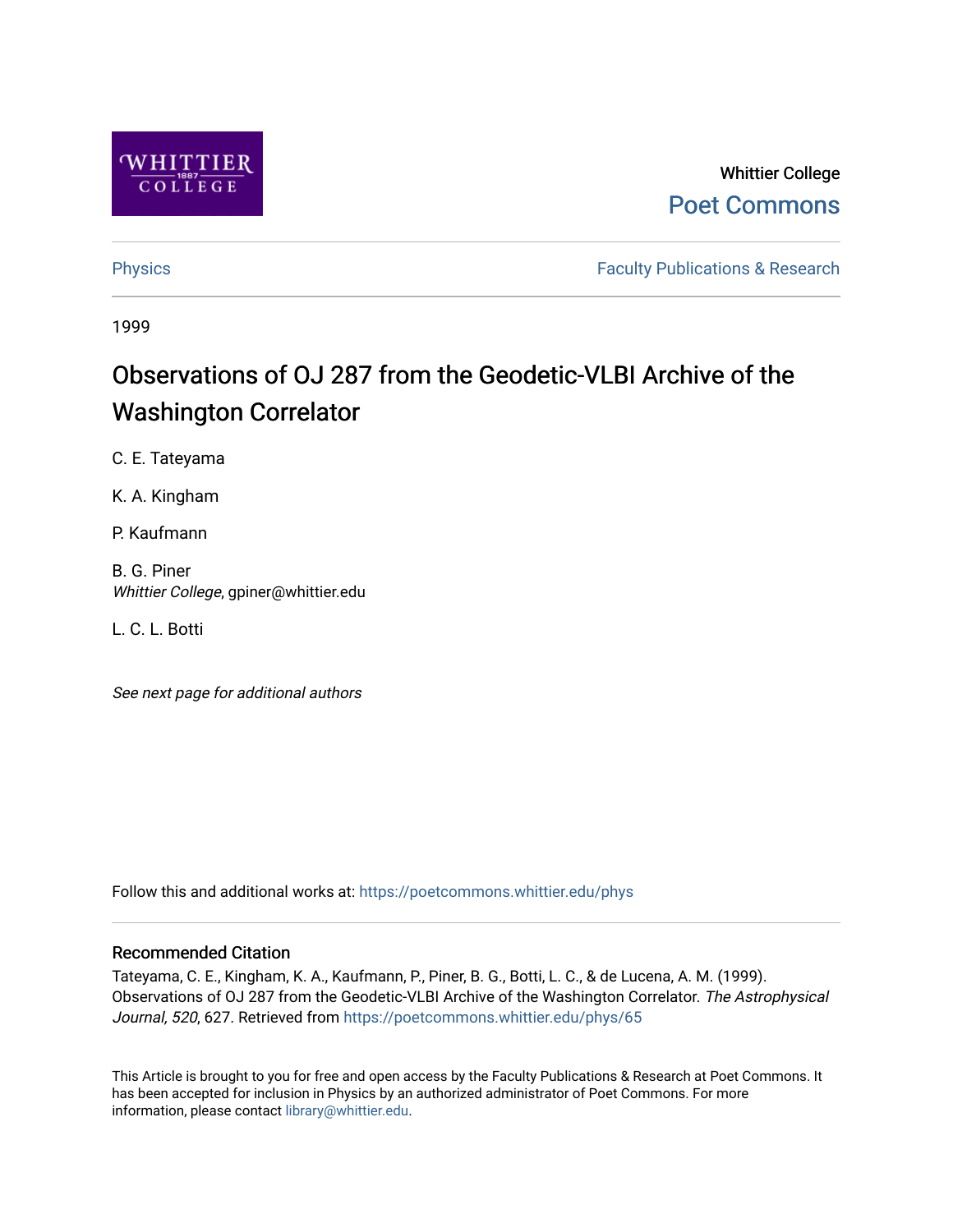# Authors

C. E. Tateyama, K. A. Kingham, P. Kaufmann, B. G. Piner, L. C. L. Botti, and A. M. P. de Lucena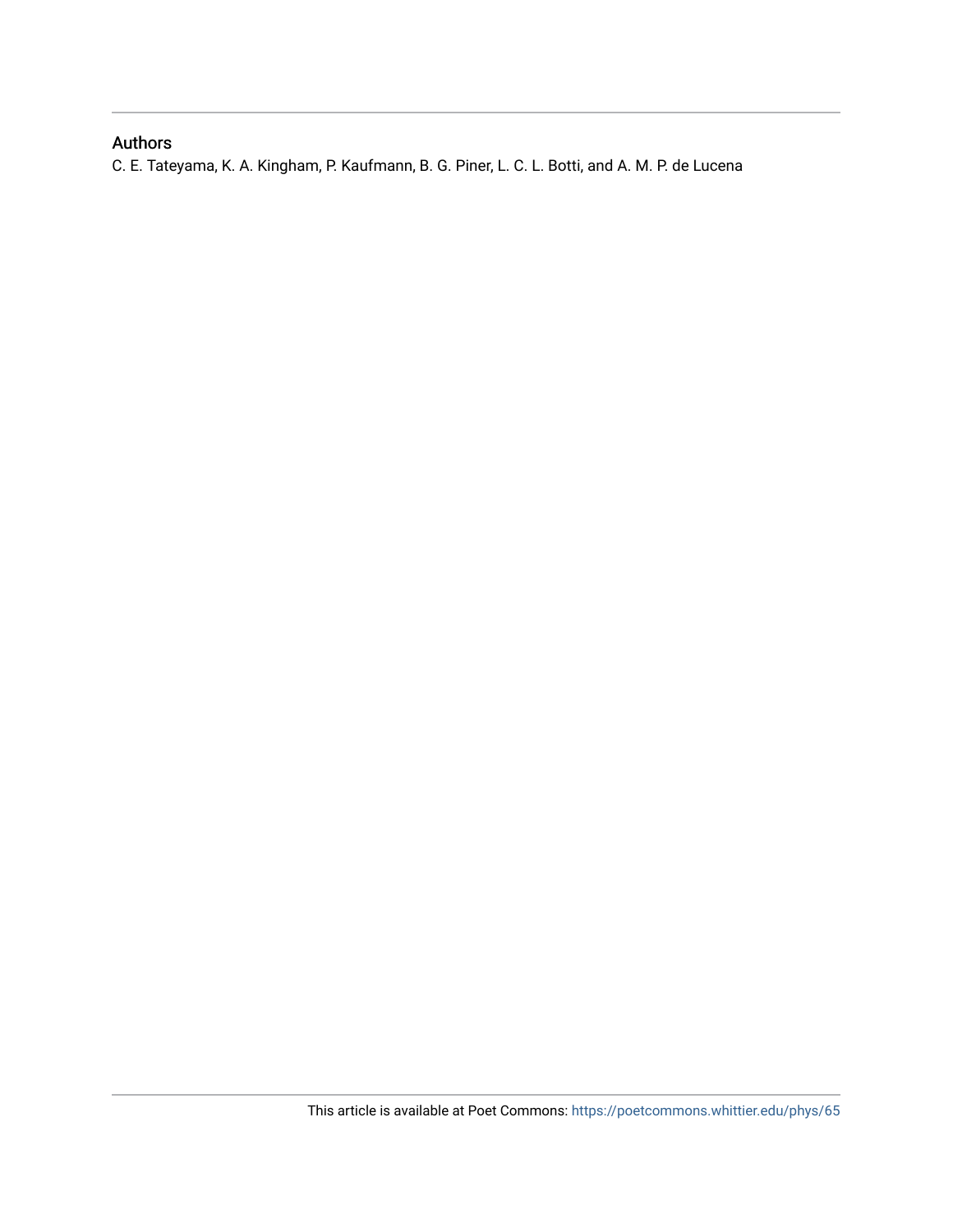## OBSERVATIONS OF OJ 287 FROM THE GEODETIC-VLBI ARCHIVE OF THE WASHINGTON CORRELATOR

#### C. E. TATEYAMA

Centro de Rádio-Astronomia e Aplicações Espaciais/CRAAE-INPE, Instituto Presbiteriano Mackenzie, Rua da Consolação 896, 01302-000, São Paulo, SP, Brazil

K. A. KINGHAM

US Naval Observatory, Earth Orientation Department, 3450 Massachusetts Avenue, Washington, DC 20392

P. KAUFMANN

Centro de Rádio-Astronomia e Aplicações Espaciais/CRAAE-Mackenzie, Instituto Presbiteriano Mackenzie, Rua da Consolação 896, 01302-000, São Paulo, SP, Brazil

### B. G. PINER

Jet Propulsion Laboratory, California Institute of Technology, MS 238-332, 4800 Oak Grove Drive, Pasadena, CA 91109

L. C. L. BOTTI

Centro de Rádio-Astronomia e Aplicações Espaciais/CRAAE-INPE, Instituto Presbiteriano Mackenzie, Rua da Consolação 896, 01302-000, São Paulo, SP, Brazil

AND

A. M. P. DE LUCENA

Rádio Observatório Espacial do Nordeste (ROEN), CRAAE-INPE, Estrada do Fio, 6000, Eusébio (Fortaleza), CE, Brazil Received 1998 October 1; accepted 1999 March 8

#### ABSTRACT

We present 27 geodetic VLBI maps of OJ 287 obtained from the archive of the Washington correlator. The observations presented here were made between 1990 October and 1996 December. During this period a sequence of six superluminal components has been identified. We measured the proper motion of these components to be approximately  $0.5$  mas  $yr^{-1}$ , which is about twice as high as that seen in previous VLBI observations. These results imply a higher component ejection rate than previously observed, in good agreement with the observed occurrences of radio outbursts. We have examined a possible connection between VLBI components and optical Ñares in the framework of a binary black hole system.

Subject headings: BL Lacertae objects: individual (OJ 287) — galaxies: jets — radio continuum: galaxies

## 1. INTRODUCTION

OJ 287 is a highly variable radio source at  $z = 0.306$ (Miller, French, & Hawley 1978; Sitko & Junkkarinen 1985). The nature of the underlying galaxy is not well known ; Kinman (1975) and Hutchings et al. (1984) detected a nebulosity that might be a galaxy. The light curve of OJ 287 presents a complex structure, but its most interesting aspect is the series of prominent flares which recur with a period of 12 yr (Sillanpää et al. 1988). Recent V-band observations have revealed double-peaked outbursts (Sillanpää et al. 1996; Lehto  $&$  Valtonen 1996). To reproduce the cyclic 12 yr optical Ñares, OJ 287 has become the best candidate to harbor a supermassive binary black hole system. Sillanpää et al. (1988) used such a system, in which the light variations were related to tidally induced mass flows from the accretion disk into the black hole, to explain the periodicity in OJ 287's light curve. The orbit of the secondary black hole was assumed to be coplanar with the accretion disk. Lehto & Valtonen (1996) suggested a binary-system model in which the primary is surrounded by an accretion disk with a high inclination angle relative to the orbit of the secondary. A major flare would be observed whenever the secondary crossed the disk of the primary. The binarysystem model of Villata et al. (1998), with two independent relativistic jets, and the nodding-disk model of Katz (1997) use a sweeping-beam approach to explain the same optical flares.

The radio light curves are dominated by outbursts at irregular intervals of about a year, and modulated by a

much longer nonperiodic timescale (Usher 1979). Analysis of radio-optical events in OJ 287 has shown correlated activity. Usher (1979) compared events from 1966 to 1978 and proposed that most optical outbursts are synchronous with radio counterparts. Valtaoja, Sillanpää, & Valtaoja (1987) studied isolated Ñaring events and found that optical variations preceded the radio ones by a few months.

VLBI observations of OJ 287 have been made at 5 GHz (Roberts, Gabuzda, & Wardle 1987; Gabuzda, Wardle, & Roberts 1989), 8 GHz (Vicente, Charlot, & Sol 1996), and 43 and 100 GHz (Tateyama et al. 1996). Superluminal motion was first detected from VLBI polarization data at 5 GHz (Roberts et al. 1987). Previous to this paper, three superluminal knots (named K1, K2, and K3) were followed from 1981 to 1988. The observed proper motion of these components corresponds to an apparent superluminal speed of between 3.7c and 5.1c ( $H_0 = 65$  km s<sup>-1</sup> Mpc<sup>-1</sup>,  $q_0 = 0.5$ ).<br>In a single-epoch VI BI observation at 8.3 GHz, a new jet In a single-epoch VLBI observation at 8.3 GHz, a new jet component, K4, and another polarization component located between the core and K4, named K5, were added to the list of components of OJ 287 by Gabuzda & Cawthorne  $(1996)$ . More recently, Vicente et al.  $(1996)$  fitted a helical path with two consecutive loops to the trajectory of component K3.

We present 27 geodetic VLBI maps at 8.3 GHz obtained from the Washington correlator's database. Geodetic VLBI maps have been successfully used for astrophysical studies of compact sources (e.g., Guoquiang, Rönnäng, & Bååth 1987; Charlot 1990; Britzen et al. 1994; Vicente et al. 1996).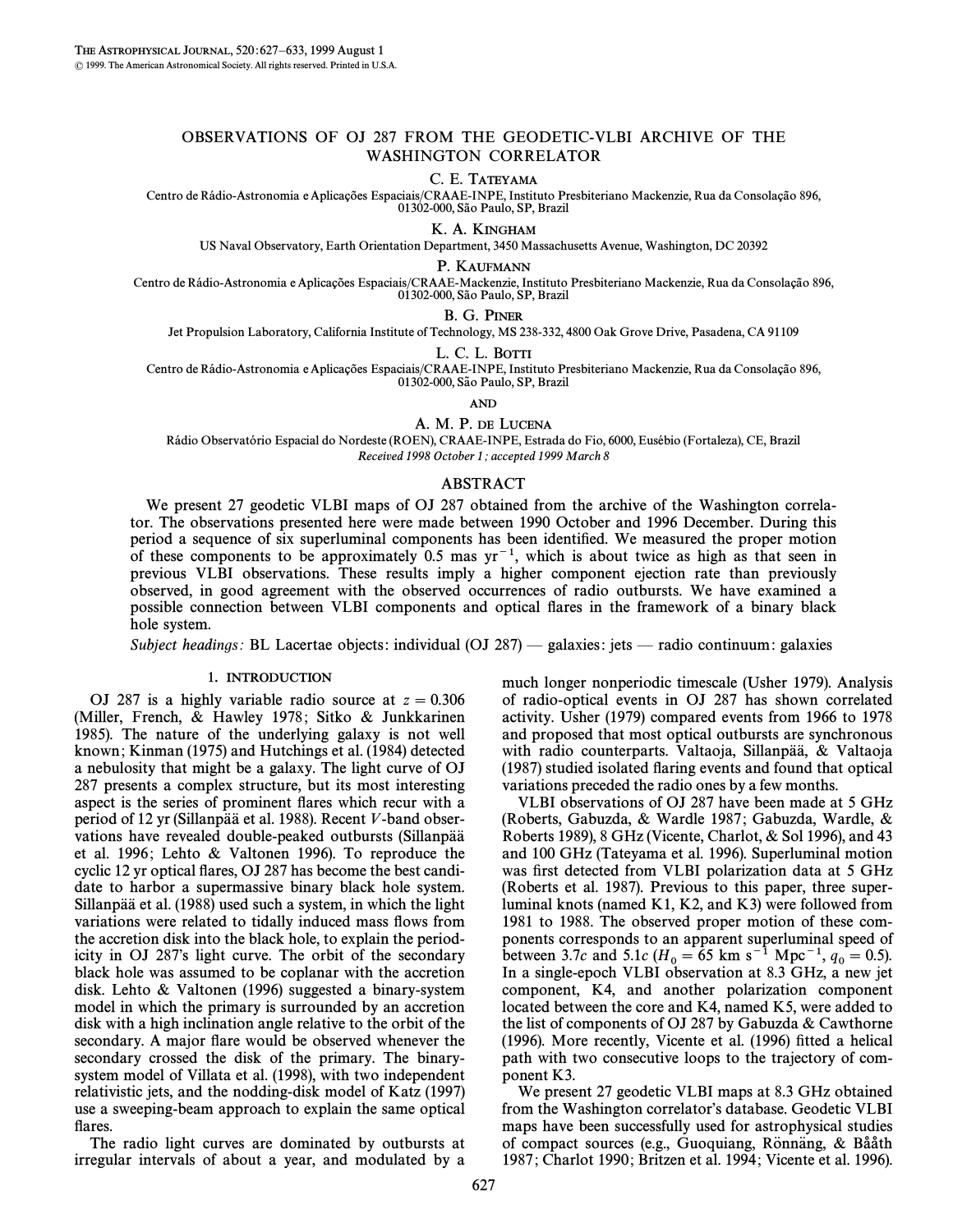More recently, Piner & Kingham (1998) and Tateyama et al. (1998) have obtained interesting results for a group of EGRET blazars and BL Lac, respectively, using the Washington VLBI correlator's database.

#### 2. OBSERVATIONS

The VLBI observations used in this paper are from geodetic VLBI data archived at the Washington correlator. These data were obtained from geodetic dual-frequency VLBI experiments (Rogers et al. 1983) carried out by the Naval Observatory (Eubanks et al. 1991), the National Oceanographic and Atmospheric Administration (Carter, Robertson, & MacKay 1985), the Crustal Dynamics Project, and the Space Geodesy Project (Coates et al. 1985; Smith & Turcotte 1993). The VLBI observations were processed at the Washington VLBI correlator at the US Naval Observatory (USNO).

All observations were obtained with Mark III dualfrequency VLBI receivers at both the X and the S band (centered at 8.5 and 2.3 GHz, respectively), providing noise temperatures of 70–200 K. The X band consists of 8 individual channels of 2 MHz bandwidth spanning the range 8.2–8.9 GHz. All stations were equipped with H masers as the local frequency standards. Geodetic VLBI data useful for imaging OJ 287 begins to appear in the Washington correlator archive around 1990. Table 1 lists all observations used in this work : column (1) gives the epochs of the observations, column (2) the names of the experiments, column (3) the antennas participating in the experiments, column (4) the peak brightness of the images, column (5) the interferometric dirty beams, column (6) the position angles of the beams measured from north to east, and column (7) the number of scan baselines in the observations, where the number of scan baselines is the sum over all the scans of the number of baselines per scan. The dirty beams were about  $0.5-0.6$  mas in size for all maps. We have used a restored circular beam of 0.6 mas on the maps. The dynamic range, defined as the ratio of the peak flux per beam to the lowest positive contour in the maps, is about 300:1. The total length in which the moving components in OJ 287 can be followed with the geodetic network appears to be limited to radii not much greater than 1.5 mas. This is about half the distance reached by the knots in the 5 GHz VLBI observations made by Roberts et al. (1987) and Gabuzda et al. (1989). Except for CRD96GH (Table 1), where the resulting map is the sum of the experiments CRD96G and CRD96H observed on 1996 September 19 and 20, respectively, all maps were obtained from a single geodetic observation.

The data were coherently averaged to 4 s to determine the visibilities. The data were calibrated and fringed using

Peak Synthesized Beam Number Brightness Beam Angle of Scan

| TABLE 1                             |  |
|-------------------------------------|--|
| 8.4 GHz VLBI OBSERVATIONS OF OJ 287 |  |

Epoch Name Antennas<sup>a</sup> (Jy beam<sup>-1</sup>) (mas  $\times$  mas) (deg) Baselines (1)  $(2)$   $(3)$   $(4)$   $(5)$   $(6)$   $(7)$ 

1990 Oct 27 ...... NAPSA JYEAC 4.9 1.6 × 1.3 39 139<br>1992 Aug 03 ...... IR752 GJREV 2.3 1.8 × 0.7 -19 48 1992 Aug 03 ...... IR752 GJREV 2.3  $1.8 \times 0.7$   $-19$ 1992 Aug 10 ...... IR753 GJREV 2.4  $1.0 \times 0.7$   $-15$ 1993 Jun 24 ...... NB02 AIWVGT 1.3 1.6 x 0.6  $-2$ 1993 Dec 10 ...... NB08 GIWTV 1.5  $2.5 \times 0.5 = 10$ 

| 1994 Sep $02$                                                                                                                                                                                                      | <b>NB16</b>         | <b>GXAIWTV</b>                                                                                                            | 1.0              | $1.5 \times 0.6$ | 2     | 59  |
|--------------------------------------------------------------------------------------------------------------------------------------------------------------------------------------------------------------------|---------------------|---------------------------------------------------------------------------------------------------------------------------|------------------|------------------|-------|-----|
| 1994 Dec $13$                                                                                                                                                                                                      | <b>NE85</b>         | <b>FAKWVN</b>                                                                                                             | 1.0              | $0.5 \times 0.5$ | $-35$ | 63  |
| 1995 Jan $25$                                                                                                                                                                                                      | <b>NA91</b>         | <b>FAKWV</b>                                                                                                              | 0.9 <sup>°</sup> | $0.7 \times 0.4$ | 20    | 22  |
| 1995 Apr 18                                                                                                                                                                                                        | <b>NA103</b>        | <b>FAKWVO</b>                                                                                                             | 0.8              | $0.9 \times 0.6$ | $-21$ | 51  |
| 1995 Jun 14                                                                                                                                                                                                        | NXS <sub>6</sub>    | <b>GAMWOV</b>                                                                                                             | 0.8              | $1.1 \times 0.7$ | $-29$ | 51  |
| 1995 Sep 19                                                                                                                                                                                                        | <b>NA125</b>        | <b>GFAKWNV</b>                                                                                                            | 1.2              | $1.3 \times 0.6$ | $-4$  | 29  |
| 1995 Oct 17                                                                                                                                                                                                        | <b>NA129</b>        | <b>GFAKHLNV</b>                                                                                                           | 1.4              | $0.7 \times 0.5$ | 17    | 80  |
| 1995 Dec $12$                                                                                                                                                                                                      | <b>NA137</b>        | <b>FAKNOV</b>                                                                                                             | 2.0              | $0.7 \times 0.6$ | $-75$ | 63  |
| 1996 Mar $05$                                                                                                                                                                                                      | <b>NA149</b>        | <b>FAKNOV</b>                                                                                                             | 1.2              | $0.8 \times 0.6$ | $-39$ | 62  |
| 1996 Mar $26$                                                                                                                                                                                                      | <b>NA152</b>        | <b>FAKNOV</b>                                                                                                             | 1.1              | $0.8 \times 0.6$ | $-34$ | 61  |
| 1996 Apr $02$                                                                                                                                                                                                      | <b>NA153</b>        | <b>FAKMNV</b>                                                                                                             | 1.2              | $0.9 \times 0.6$ | 2     | 67  |
| 1996 Apr 24                                                                                                                                                                                                        | <b>NXS10</b>        | <b>GAKNOV</b>                                                                                                             | 0.9              | $0.9 \times 0.7$ | $-14$ | 22  |
| 1996 Aug $20$                                                                                                                                                                                                      | <b>NA173</b>        | <b>FAKWNOV</b>                                                                                                            | 1.1              | $0.6 \times 0.5$ | 15    | 63  |
| 1996 Sep $03$                                                                                                                                                                                                      | <b>NA175</b>        | <b>FAKNOV</b>                                                                                                             | 1.1              | $0.8 \times 0.5$ | $-58$ | 51  |
| 1996 Sep 17                                                                                                                                                                                                        | <b>NA177</b>        | <b>FAKNOV</b>                                                                                                             | 1.1              | $0.7 \times 0.6$ | $-27$ | 69  |
| 1996 Sep 19                                                                                                                                                                                                        | CRD96GH             | <b>AKNOV</b>                                                                                                              | 0.9              | $0.8 \times 0.6$ | $-22$ | 204 |
| 1996 Oct $01$                                                                                                                                                                                                      | <b>NA179</b>        | <b>FAKNOV</b>                                                                                                             | 1.2              | $1.0 \times 0.5$ | $-16$ | 68  |
| 1996 Oct $02$                                                                                                                                                                                                      | CRD <sub>96</sub> J | <b>AKNOV</b>                                                                                                              | 1.0              | $0.9 \times 0.5$ | $-18$ | 98  |
| 1996 Oct 03                                                                                                                                                                                                        | CRD96K              | <b>AKNOV</b>                                                                                                              | 0.9              | $1.0 \times 0.5$ | $-20$ | 79  |
| 1996 Oct 04                                                                                                                                                                                                        | CRD96L              | <b>AKNOV</b>                                                                                                              | 1.0              | $1.0 \times 0.6$ | $-23$ | 91  |
| 1996 Nov $12$                                                                                                                                                                                                      | <b>NA185</b>        | <b>FAKNOV</b>                                                                                                             | 1.3              | $0.6 \times 0.4$ | 8     | 61  |
| 1996 Dec $10$                                                                                                                                                                                                      | <b>NA189</b>        | <b>FAKNOV</b>                                                                                                             | 1.1              | $0.9 \times 0.5$ | $-46$ | 62  |
| (Brazil, 14 m); G: Algopark (Ontario, 46 m); H: MK-VLBA (Hawaii, 25 m); I: Matera (Italy, 20 m); J: Mojave<br>(California, 12 m); K: Kokee (Hawaii, 20 m); L: NL-VLBA (Iowa, 25 m); M: Miami20 (Florida, 20 m); N: |                     | <sup>a</sup> A: Gilcreek (Alaska, 26 m); C: Hat Creek (California, 26 m); E: Westford (Massachusetts, 18 m); F: Fortaleza |                  |                  |       |     |

(California, 12 m); K: Kokee (Hawaii, 20 m); L: NL-VLBA (Iowa, 25 m); M: Miami20 (Florida, 20 m); N: NRAO20 (Greenbank, 20 m); O: Ny Ålesund (Norway, 20 m); R: Richmond (Florida, 18 m); T: Onsala (Sweden, 20 m); V: Wettzell (Germany, 20 m); X: Ylow7296 (Yellowknife, 10 m); Y: Plattvil (North Carolina, 5 m); W: NRAO85 (Green Bank, 26 m).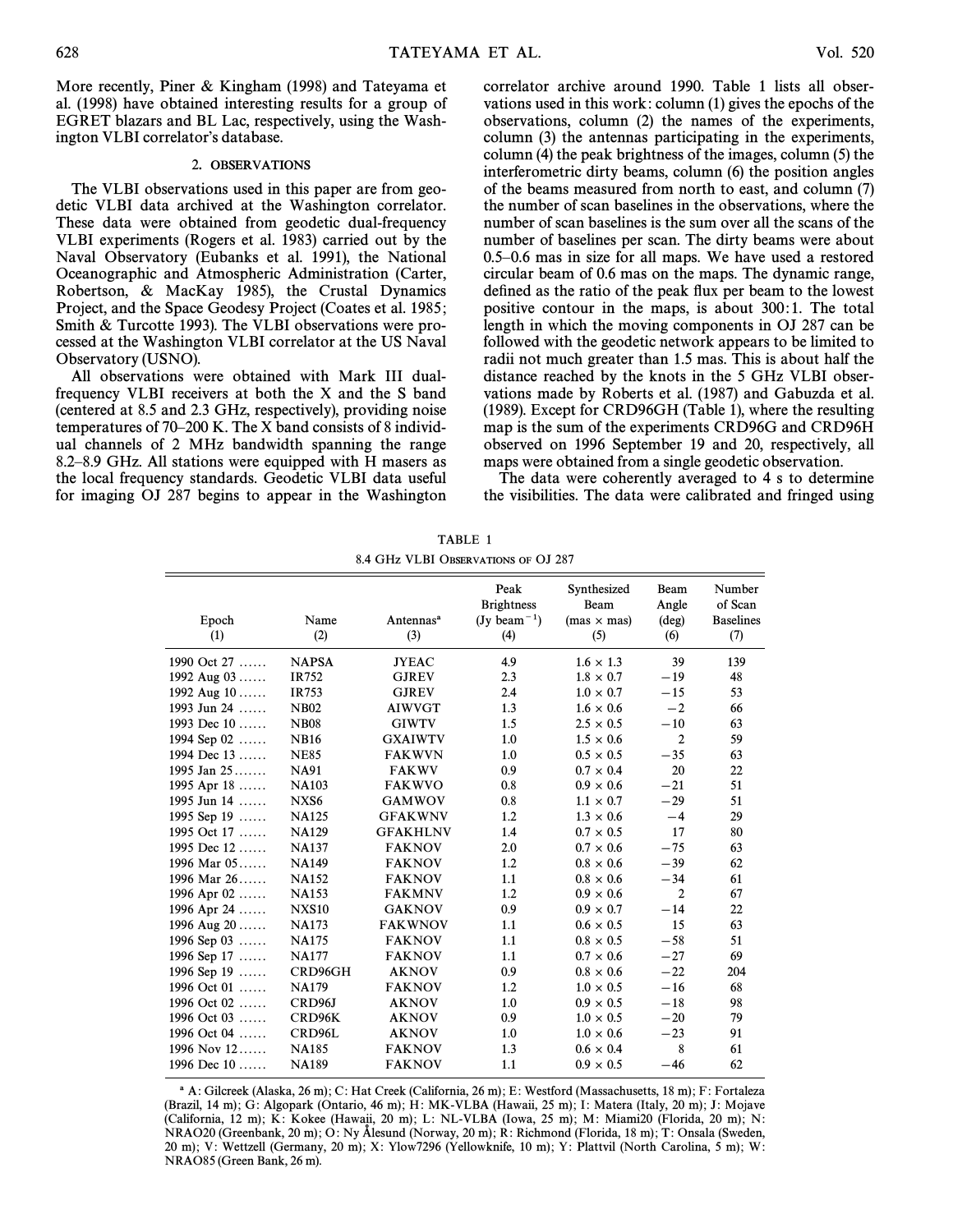standard routines from the AIPS software package, and the images were produced using the self-calibration procedures (e.g., Pearson & Readhead 1984) of the Caltech DIFMAP software package.

#### 3. RESULTS

Throughout this paper we assume a standard Friedmann cosmology with  $H_0 = 65$  km s<sup>-1</sup> Mpc<sup>-1</sup> and  $q_0 = 0.5$ . At the distance of OL287 ( $z = 0.306$ ) an angular size of 1 mas the distance of OJ 287 ( $z = 0.306$ ), an angular size of 1 mas corresponds to a linear distance of 4.3 pc. The 8 GHz radio maps are presented in Figure 1. The source shows a core-jet structure, with jet components moving in a westerly direction. Table 2 lists the flux, position, and size of each component obtained by model fitting the observed visibilities with elliptical Gaussian components. Position angle is measured from north to east.

The motion of the components away from the core can be better appreciated by inspecting Figure 2, in which the separation of components from the core is plotted against time. The straight lines provide estimates of the presumed

zero separation of the components C1 to C6 under the assumption of rectilinear motion at constant velocity. The measured proper motions of the components C1 to C6 are  $0.74\pm 0.40$ ,  $0.44\pm 0.05$ ,  $0.52\pm 0.09$ ,  $0.40\pm 0.13$ ,  $0.46 \pm 0.05$ , and  $0.58 \pm 0.07$  mas yr<sup>-1</sup>, respectively, corresponding to an average superluminal speed of approximately 9c. These values are almost twice as high as those seen in VLBI observations made at 5 GHz by Roberts et al. (1987) and Gabuzda et al. (1989). A similar proper motion has also been obtained by Vicente et al. (1996) for the fastest part of the motion of component K3 (0.4 mas  $yr^{-1}$ ). The number of components observed over this time range, together with their measured speeds, suggests more frequent ejection of VLBI components than has been previously estimated for this source by Vicente et al. (1996), who concluded that VLBI component ejections occurred at intervals of one-half the orbital period of the putative binary black hole system, or once every 6 yr. The small separation between successive components obtained by Gabuzda & Cawthorne (1996) at 8 GHz and Tateyama et al. (1996) at 43 GHz also suggests a higher ejection rate. We can constrain



FIG. 1—8 GHz VLBI maps of OJ 287. Contour levels increase as 2<sup>n</sup>. The lowest contour level is 0.01 Jy beam<sup>-1</sup>, corresponding to  $n = 0$ . The restored circular beam is 0.6 mas. The stationary component (the VLBI core) is on the east side (left), while the moving components are to the west (right). The tick in the lower part of the map indicates the size in mas. Note that the maps are stretched in right ascension.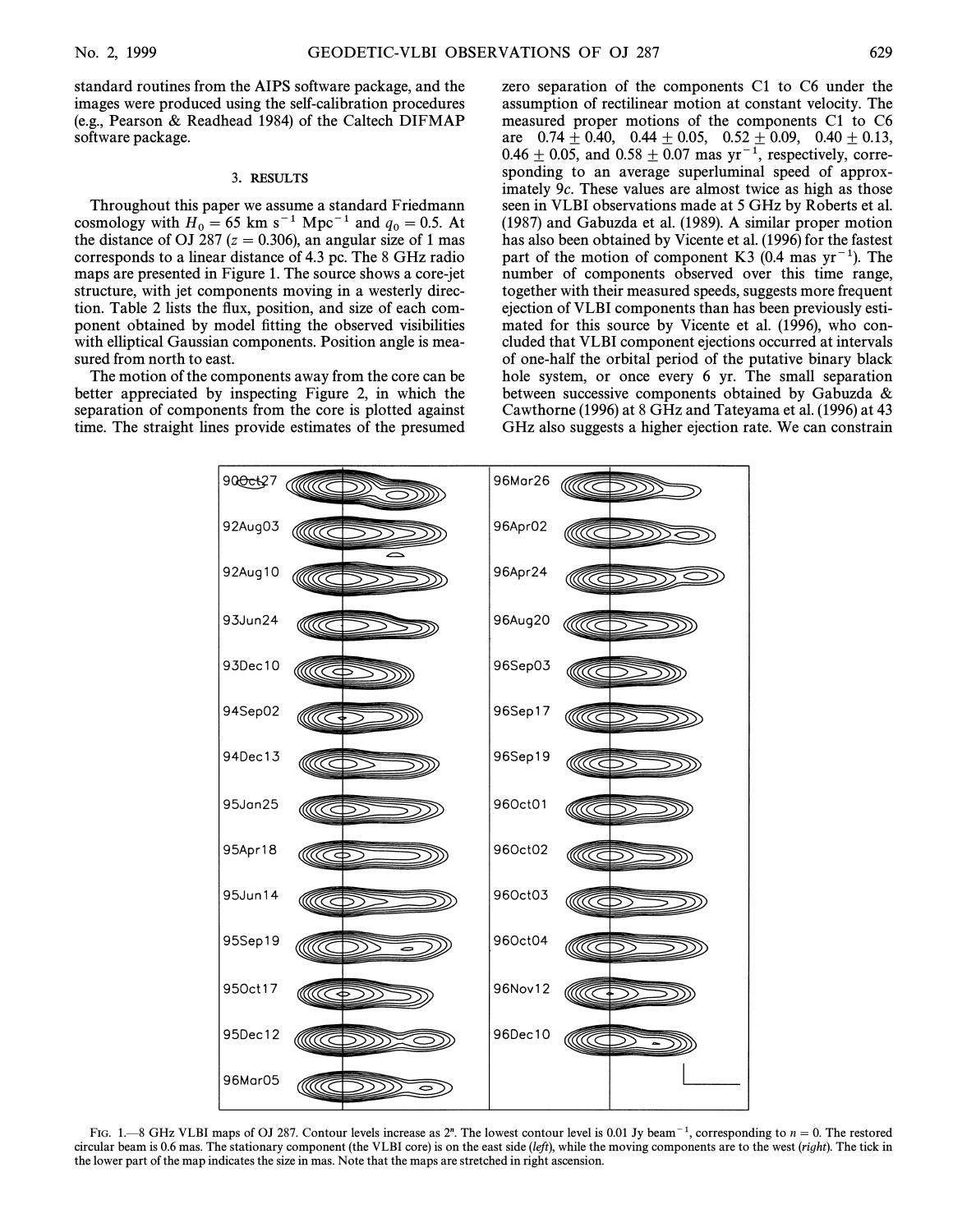| Epoch         | Component      | Flux<br>(Jy) | r<br>(mas)   | P.A. <sup>a</sup><br>(deg) | $\theta$<br>(mas) | AR <sup>c</sup> | $P.A.^d$<br>(deg) |
|---------------|----------------|--------------|--------------|----------------------------|-------------------|-----------------|-------------------|
| 1990 Oct 27   | Core           | 4.40         | 0.00         | 0                          | 0.15              | 0.80            | 0                 |
|               | C1             | 1.21         | 0.98         | $-109$                     | 0.70              | 0.80            | 60                |
| 1992 Aug 03   | Core           | 2.20         | 0.00         | 0                          | 0.19              | 0.80            | 80                |
|               | C <sub>3</sub> | 0.76         | 0.51         | $-98$                      | 0.30              | 0.80            | $-38$             |
|               | C <sub>2</sub> | 0.21         | 1.24         | $-110$                     | 1.10              | 0.80            | 5                 |
| 1992 Aug 10   | Core           | 2.30         | 0.00         | 0                          | 0.17              | 0.80            | $-60$             |
|               | C <sub>3</sub> | 0.55         | 0.49         | -99                        | 0.30              | 0.80            | -45               |
|               | C2             | 0.27         | 1.17         | $-110$                     | 0.90              | 0.70            | 50                |
| 1993 Jun 24   | Core<br>C4     | 1.05         | 0.00         | 0<br>$-89$                 | 0.15              | 0.70<br>0.60    | 0<br>105          |
|               | C <sub>3</sub> | 0.61<br>0.23 | 0.39<br>0.98 | -99                        | 0.54<br>1.10      | 0.70            | $-70$             |
| 1993 Dec 10   | Core           | 1.56         | 0.00         | 0                          | 0.19              | 1.00            |                   |
|               | C4             | 0.54         | 0.55         | $-102$                     | 0.30              | 0.70            | $-10$             |
|               | C <sub>3</sub> | 0.48         | 1.19         | $-85$                      | 0.80              | 0.50            | 0                 |
| 1994 Sep 02   | Core           | 1.25         | 0.00         | 0                          | 0.10              | 1.00            |                   |
|               | C <sub>5</sub> | 0.55         | 0.62         | $-88$                      | 0.40              | 1.00            |                   |
| 1994 Dec 13   | Core           | 0.93         | 0.00         | 0                          | 0.13              | 0.80            | $-10$             |
|               | C5             | 0.89         | 0.79         | $-95$                      | 0.80              | 0.80            | 90                |
| 1995 Jan 25   | Core           | 0.97         | 0.00         | 0                          | 0.17              | 0.90            | -75               |
|               | C <sub>5</sub> | 0.54         | 0.82         | -93                        | 0.70              | 0.80            | $-90$             |
| 1995 Apr 18   | Core           | 0.76         | 0.00         | 0                          | 0.17              | 0.80            | $-80$             |
|               | C <sub>5</sub> | 0.58         | 0.98         | $-90$                      | 0.90              | 0.80            | 80                |
| 1995 Jun 14   | Core<br>C5     | 0.83<br>0.28 | 0.00<br>1.06 | 0<br>$-99$                 | 0.17<br>$1.16\,$  | 0.70<br>0.70    | -41<br>10         |
| 1995 Sep 19   | Core           | 1.26         | 0.00         | 0                          | 0.20              | 0.80            | $-50$             |
|               | C <sub>5</sub> | 0.40         | 1.13         | $-96$                      | 0.93              | 0.78            | $-8$              |
| 1995 Oct 17   | Core           | 1.24         | 0.00         | 0                          | 0.12              | 0.70            | 50                |
|               | C <sub>6</sub> | 0.36         | 0.30         | $-86$                      | 0.35              | 1.00            |                   |
|               | C <sub>5</sub> | 0.18         | 1.13         | $-98$                      | 1.08              | 1.00            |                   |
| 1995 Dec $12$ | Core           | 1.92         | 0.00         | 0                          | 0.11              | 0.80            | $-50$             |
|               | C6             | 0.24         | 0.36         | $-97$                      | 0.25              | 0.83            | $-56$             |
|               | C <sub>5</sub> | 0.28         | 1.30         | $-90$                      | 1.30              | 0.90            | $-86$             |
| 1996 Mar 05   | Core           | 1.18         | 0.00         | 0                          | 0.17              | 0.80            | $-73$             |
|               | C6             | 0.24         | 0.43         | $-89$                      | 0.35              | 0.90            | $-10$             |
| 1996 Mar 26   | C <sub>5</sub> | 0.12         | 1.35         | $-99$                      | 1.13              | 0.90            | 60<br>$-70$       |
|               | Core<br>C6     | 0.95<br>0.35 | 0.00<br>0.38 | 0<br>$-95$                 | 0.17<br>0.38      | 0.70<br>0.90    | $-1$              |
|               | C <sub>5</sub> | 0.13         | 1.33         | $-108$                     | 1.20              | 0.75            | 3                 |
| 1996 Apr $02$ | Core           | 1.12         | 0.00         | 0                          | 0.17              | 0.80            | $-75$             |
|               | C6             | 0.30         | 0.42         | $-90$                      | 0.25              | 0.70            | 50                |
|               | C <sub>5</sub> | 0.03         | 1.39         | $-100$                     | 1.12              | 0.60            | 10                |
| 1996 Apr 24   | Core           | 0.92         | 0.00         | 0                          | 0.15              | 0.80            | 0                 |
|               | C6             | 0.24         | 0.59         | $-90$                      | 0.43              | 0.80            | $-80$             |
|               | C5             | 0.05         | 1.42         | $-99$                      | 1.49              | 0.80            | -63               |
| 1996 Aug 20   | Core           | 1.06         | 0.00         | 0                          | 0.12              | 0.70            | 80                |
|               | C6             | 0.45         | 0.70         | $-89$                      | 0.50              | 0.80            | 85                |
| 1996 Sep 03   | Core           | 0.93<br>0.42 | 0.00         | 0                          | 0.12              | 0.80            | 81                |
| 1996 Sep 17   | C6<br>Core     | 1.03         | 0.73<br>0.00 | -95<br>0                   | 0.42<br>0.15      | 0.70<br>0.70    | - 66<br>62        |
|               | C6             | 0.35         | 0.78         | $-92$                      | 0.43              | 0.80            | 84                |
| 1996 Sep 19   | Core           | 0.91         | 0.00         | 0                          | 0.17              | 0.70            | 3                 |
|               | C6             | 0.33         | 0.80         | $-92$                      | 0.40              | 0.80            | 80                |
| 1996 Oct 01   | Core           | 1.24         | 0.00         | 0                          | 0.18              | 0.80            | 18                |
|               | C <sub>6</sub> | 0.32         | 0.79         | $-86$                      | 0.40              | 0.71            | 56                |
| 1996 Oct 02   | Core           | 0.99         | 0.00         | 0                          | 0.17              | 0.80            | $-12$             |
|               | C6             | 0.27         | 0.82         | -96                        | 0.48              | 0.61            | $-59$             |
| 1996 Oct 03   | Core           | 0.89         | 0.00         | 0                          | 0.16              | 0.80            | $-18$             |
|               | C6             | 0.43         | 0.84         | $-97$                      | 0.85              | 0.70            | $-80$             |
| 1996 Oct 04   | Core           | 1.03         | 0.00         | 0                          | 0.16              | 0.80            | -6                |
| 1996 Nov 12   | C6<br>Core     | 0.37<br>1.41 | 0.84<br>0.00 | $-92$<br>0                 | 0.50<br>0.17      | 0.80<br>0.80    | $-85$<br>20       |
|               | C6             | 0.43         | 0.87         | -91                        | 0.66              | 0.60            | 84                |
| 1996 Dec 10   | Core           | 1.16         | 0.00         | 0                          | 0.18              | 0.80            | $-135$            |
|               | C6             | 0.49         | 0.86         | -98                        | 0.50              | 0.60            | 70                |

TABLE 2 MODEL FITS TO OJ 287 AT 8 GHz

<sup>a</sup> Position angle of the component.

<sup>b</sup> Major axis of the elliptical component.

c Axial ratio of the elliptical component.

<sup>d</sup> Position angle of the major axis of the elliptical component.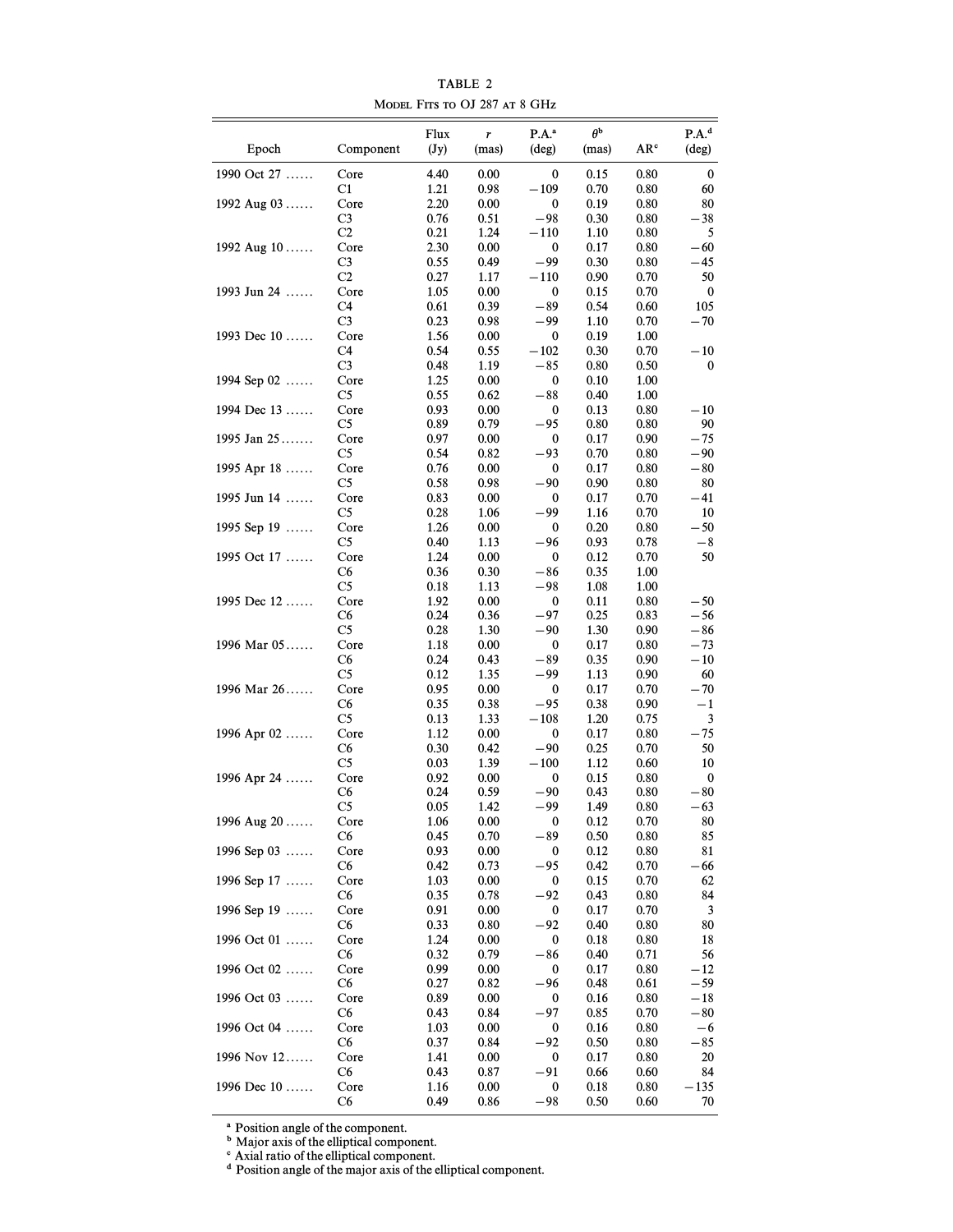

FIG. 2.—Motion of components in OJ 287. The vertical axis shows the separation in mas of the center of the component from the core. The straight lines provide estimates of the presumed zero separation of components C1 to C6 under the assumption of rectilinear motion at constant velocity. Diamonds represent our data and crosses published data. At 1990.47 we show 8 GHz data from Gabuzda & Cawthorne (1996), at 1991.27 43 GHz data from Tateyama et al. (1996), at 1994.52 8 GHz data from Fey et al. (1996), and at 1995.28 and 1995.77 8 GHz data from Fey & Charlot (1997). The error bars on component positions are assumed to be one-eighth of the beam width.

these results using radio light curves, provided that radio outbursts are connected with VLBI components.

#### 4. DISCUSSION

#### 4.1. Radio Light Curves

Figure 3 shows the optical and radio light curves of OJ 287. The beginning of each radio outburst is indicated by a vertical line. There is a good agreement between the epochs of the radio outbursts and the epochs of zero separation of



FIG. 3.—Optical and radio light curves of OJ 287. The optical data are from Fig. 2 of Sillanpää et al. (1996). The radio data are from the University of Michigan Radio Astronomy Observatory. From top to bottom the plot shows  $\bar{V}$ -band optical data, and 15, 8, and 5 GHz radio data. Each tick mark on the ordinate corresponds to a Ñux density of 2 Jy for the radio data, and an amplitude of 1 mag for the optical data. The vertical lines indicate the beginning of the outburst related to each VLBI component. The dashed lines indicate the epochs of the birth of components K1, K2, and K3. The multiple lines shown for component K3 are discussed in the text. The epochs of double-peaked optical outbursts are indicated over each such outburst.

components C1 to C6, which are 1989.5, 1990.0, 1991.7, 1992.5, 1993.3, and 1995.4, respectively. Only C2 would require a higher proper motion for its zero separation epoch to match the beginning of the radio outburst around 1990.2. However, we can place the 43 GHz data point a little closer to the core, accounting for a possible frequency-dependent separation between it and the 8 GHz data. Since the 8 GHz measurement of Gabuzda & Cawthorne (1996) is not clearly resolved from the core, it can also be placed closer to the core, resulting in a zero-separation epoch for C2 more consistent with the beginning of the outburst.

The zero-separation epoch of C1 is estimated from only two points. The point closer to the core was taken from 8 GHz VLBI observations obtained by Gabuzda & Cawthorne (1996). The extrapolation of the fitted motion to zero separation agrees well with the start of the radio outburst at 1989.5. Component C3 would be related to the outburst that started in 1991.5. There is also a weak knot observed near the core in 1991.27 at 43 GHz, which may be either component C3 itself or another component. The radio light curve shows a substructure that may be linked with this component, suggesting that it might have been an intrinsically weak or short-lived component that faded or merged with C3. Component C4 has three data points; the farthest point from the core is a measurement obtained from VLBA data (Fey, Clegg, & Fomalont 1996). This component is associated with a single radio outburst that started in 1992.5. The next component, C5, has the largest separation from the core, and is probably associated with a radio outburst that started in 1993.4. Two points from VLBA data at 8 GHz (Fey & Charlot 1997) have been included in the curve. The small separation between C4 and C5 raises the question of whether they can be regarded as one component. In the one radio outburst per VLBI component scheme, C4 and C5 are individual components that merge later into C5. One weak point in this interpretation is the nondetection of C5 closer to the core in the 1993 December data. However, it could be too close to C4 to be discernible as a separate component at this time. If C4 and C5 are separate components, we would expect a merging of these two components around the end of 1994. In fact, an increase in the flux density of component C5 in 1994 December could be taken as an indication of such an event. Finally, component C6 could be related to the outburst that started in 1995.4.

We have also examined a series of geodetic VLBI maps at 8 GHz obtained by Vicente et al. (1996). They have interpreted the structure of OJ 287 in terms of helical motion, with an indication of a small loop at a distance of about 0.6 mas from the core. They claim that a second loop at 2.4 mas is consistent with VLBI data at 5 GHz (Roberts et al. 1987 ; Gabuzda et al. 1989). Even so, they found no evidence of a boosting of K3, as would be expected from the geometrical effects of a helically moving feature, and the positions of  $K2$ appeared to be well below the calculated helical trajectory. Even revising the K2 positions upward (Vicente et al. 1996), the fit does not improve much. Now, if we are allowed to break the component corresponding to epoch 1986.81 (Fig. 3 of Vicente et al. 1996) into two subcomponents at 0.4 and 0.8 mas, a resolution of 0.5 mas would hardly distinguish between the two models. We could then have rectilinear motion for both components, with a proper motion of about 0.4 mas  $yr^{-1}$ . An appealing support for the presence of two rectilinear components is the existence of well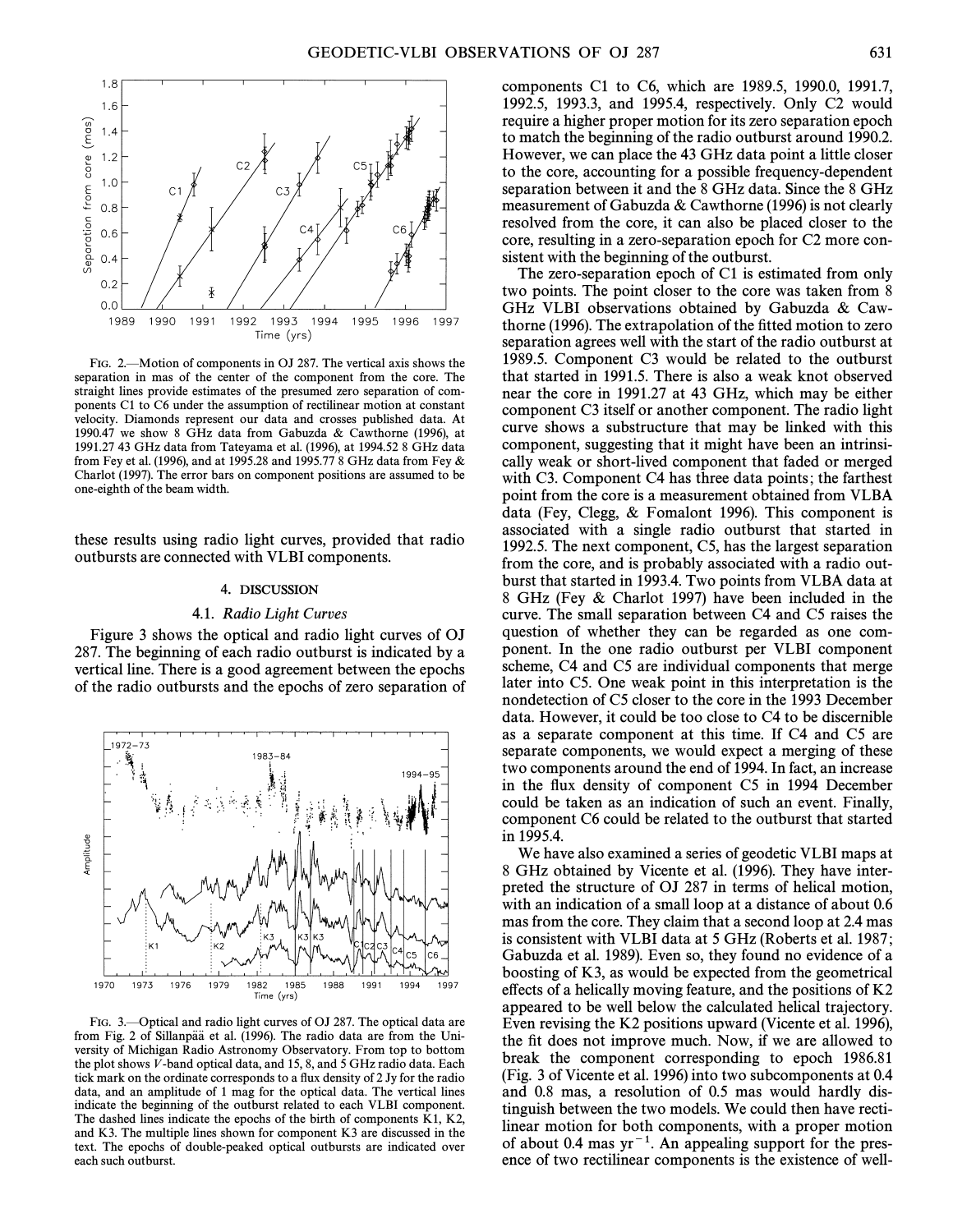defined radio outbursts corresponding to their estimated zero-separation epochs, as shown on Figure 3.

We have also looked for VLBI/radio outburst correlations for the older VLBI components K1, K2, and K3 (Roberts et al. 1987). The derived proper motion for these components (0.20–0.28 mas  $yr^{-1}$ ) is about twice as low as our measured proper motion. This indicates that in the past, different components may have been regarded as the same component. The imbalance between the number of knots and the number of radio outbursts is also noticeable in Figure 3. There are at least two well-defined radio outbursts between the ones related to the births of K2 in 1978.4 and K3 in 1982.3 (Roberts et al. 1987). A similar effect is also present for component K1, indicating that VLBI components may have been missed.

#### 4.2. Optical Light Curve

The top part of Figure 3 shows the optical light curve from Sillanpää et al. (1996). There is a remarkable similarity between it and the radio light curves. Despite the complexity of the structures, most features can be found in both emission bands. The most easily recognizable correlated radio-optical feature is the double structure that occurred in 1983–1984, which had a similar amplitude in the radio and the optical. The double outbursts of  $1971-1973$  and  $1994-$ 1995 present a pair of almost identical optical flares, while in the radio these features appear almost as single outbursts coincident with the second optical Ñare. However, upon more detailed inspection, small protrusions on the radio light curves coincident with the first flare of the double peak are also present in 1971 and 1994. Even weak optical-radio substructures can be pinpointed in the feature beginning in 1994. This can be seen in Figure 4, which shows an expanded section of the light curve corresponding to the period of VLBI observations (1990–1997). It is also clear that radio features are delayed by a few months relative to optical features. The inclined dashed lines on the figure correspond to a delay of 0.14 yr. The smoother profile at lower frequencies and the time delay between the optical and radio



FIG. 4.—Optical, radio, and VLBI light curves. The "arcs" represent the size and shape of the outburst associated with each VLBI component. They are plotted on the optical and 8 GHz data. Below the radio light curves the flux of the core (*asterisks*) and the sum of the flux of the jet components (diamonds) are also shown. Except for the optical data, the relative amplitudes are all on the same scale. Each tick mark on the ordinate corresponds to a flux density of 2 Jy for the radio data, and an amplitude of 2 mag for the optical data.

#### 4.3. VLBI Light Curves

Provided that radio and optical emission are synchrotron, it remains to be seen whether this emission originates in the core, the jet, or the accretion disk. The high-density time coverage offered by the geodetic VLBI observations, particularly for components C5 and C6, enabled us to study the evolution of the flux of the VLBI components (core and moving components) with time, as shown in Figure 4 along with the radio light curves. It is clear that the time variation of the flux of the core closely follows the shape of the radio light curves, while the flux of the moving components remains nearly constant with time. With less data, similar results can be seen for C4 in 1993 December. The same behavior can also be seen in geodetic VLBI data studied by Vicente et al. (1996), as shown in Figure 5. Another aspect of the flux of the moving components is that it does not depend on the strength of the radio outbursts. For instance, a radio outburst peaking at 7 Jy (K3 of Vicente et al. 1996) has an associated moving component with a flux similar to those associated with outbursts peaking at 2 Jy (e.g., C6 of present work). These results seem to indicate that the VLBI components contribute to the profile of the radio light curve only when they are just emerging from the core at the time of a radio outburst, and that they are still merged with the core at the resolution of these VLBI observations.

#### 4.4. Binary Systems

We may speculate that the flares are related to an increase in the accretion rate being induced by the passage of the companion mass (Sillanpää et al. 1988). We assume that the synchrotron emission is optically thin at optical bands and self-absorbed at radio bands. The absence of radio outbursts coincident with the first peak of the double-

⋻<br>╝╤╝╌╝╝ Amplitude ∰<del>∖ख</del>ाखमी **SED PERSPERSE** ⊨neg ◇ 1985 1986 1987 1988 Time (yrs)

FIG. 5.-Radio light curves compared to VLBI light curves from Vicente et al. (1996). Below the radio light curves are shown the Ñux of the core (asterisks) and the sum of the flux of the jet components (diamonds) from Vicente et al. (1996). All amplitudes are on the same scale. Each tick mark on the ordinate corresponds to a flux density of 2 Jy.